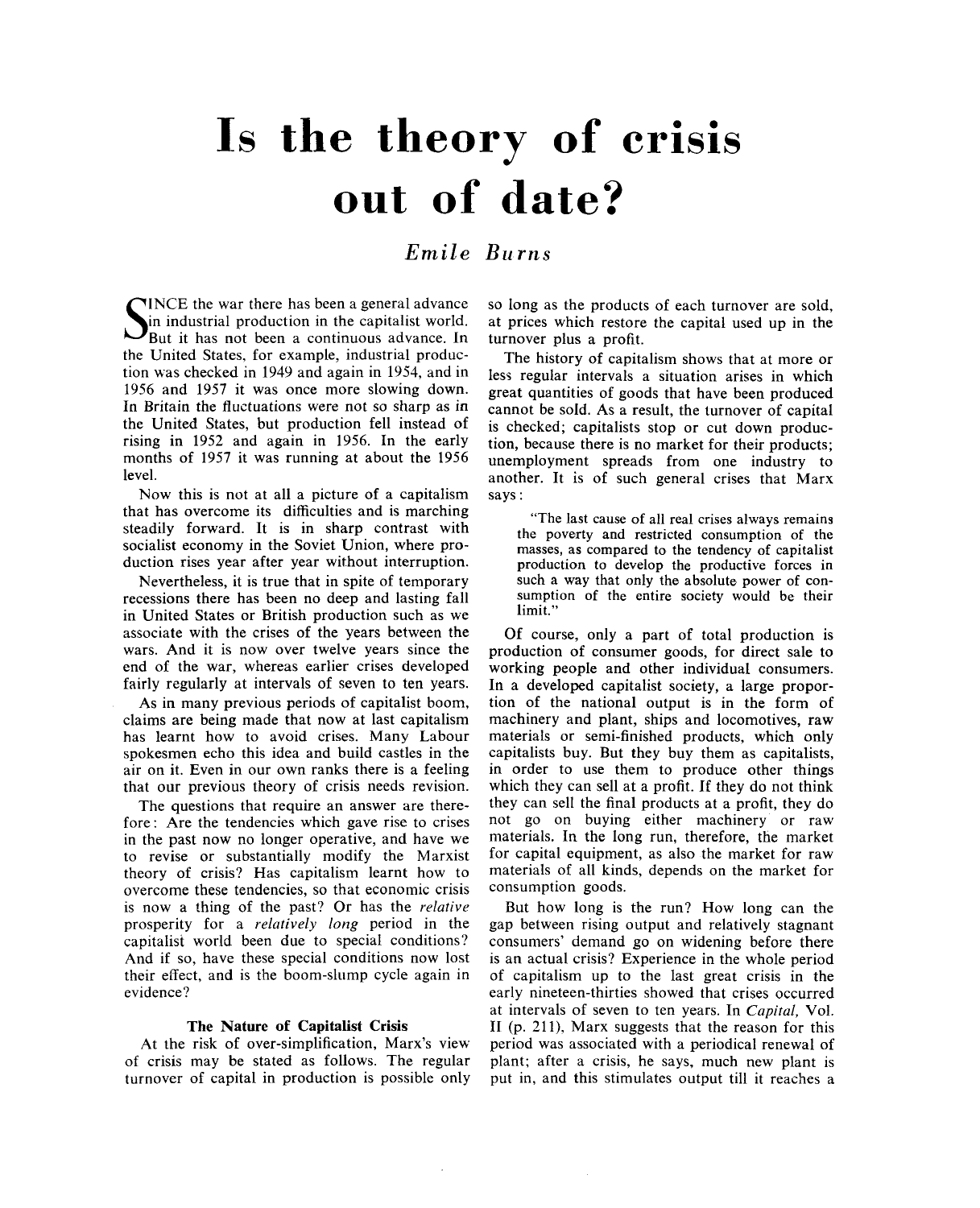boom; then the new plant begins to produce, leading once again to over-production and a new crisis.

In *Capital* Marx called attention to the changing composition of capital—the continuous increase in the *constant capital* (machinery etc. and raw materials) in relation to the *variable capital*  (wages). In the main it is wages (plus other personal incomes) that buy the final articles of consumption—food, clothing, T.V. sets, refrigerators, cars etc. Therefore the increase in the constant capital means that an increasing *proportion* of total production is in means of production (which only capitalists buy), and a smaller *proportion* is in articles of consumption. As Lenin put it: "The growth of the home market for capitalism is to a certain extent 'independent" of the growth of personal consumption." He adds: "But it goes without saying that, in the last analysis, productive consumption is always bound up with personal consumption." Nevertheless, the fact that a large and increasing part of total production is of means of production seems to have importance, especially in a period of rapid technological changes and in the period of highly developed monopolies. Monopolies may produce means of production without *direct* relation to the market for consumer goods. State action may also provide a market (especially arms orders) that has provide a market (especially arms orders) that has are the factors in the situation which is not entirely are factors in the situation which, if not emilitary the w, seem to have been of greater significance in the post-war period than in the past, and there-<br>fore need to be examined.

#### The Influence of Monopoly

What is in question here is not the general character of monopoly, but the influence of monopoly *on the turnover of capital.* In present conditions, it is possible for monopolies to sell their products at prices considerably above their value. This possibility arises in part from actual monopoly or monopolistic agreements between a few big companies within a country, with tariffs or import quotas to protect them from competition by foreign rivals; and in part from international agreements between monopolies—as for example in oil—which largely eliminate direct price competition between them and maintain a world price far above the value of their products.

In *Economic Problems of Socialism in the IJ.S.S.R.* Stalin spoke of the need of monopoly capitalism for maximum profits, for the purpose of "more or less regular extended reproduction". There are many statements from the capitalist standpoint which confirm this.

Giving evidence before the U.S. Senate Anti-Trust Sub-Committee, Professor Galbraith of

Harvard University noted that "large firms in industry could set their prices virtually without regard to competitive forces . . . and so were able to increase their prices in order to finance their expansion out of retained earnings." *{The Times,* luly 15th, 1957).

The Chairman of the Burmah Oil Company recently stated:

"The finance required for the expansion of the oil industry has for the most part to be generated by the industry itself, and selling prices must accordingly be allowed to remain at a level to meet this need."

### *(Financial Times,* May 23rd, 1957)

The same point was made by the *Economist*  (June 1st, 1957) in its report of the high margin of profit made in preceding months by the Royal Dutch Shell group:

"The Royal Dutch Shell group needs such margins to finance its enormous capital programme (likely to be of the order of £400 million this year)."

Similar quotations can be given for a whole number of the biggest monopolies, both here and in the United States. All these monopolies have been carrying out great extensions, in the main financed out of accumulated profits—that part of the profits which is not paid out in dividend to shareholders, but is "retained for employment in the business", as the item is called in the financial reports of Imperial Chemical Industries.

It is true that capitalist enterprises, whatever their size, have always put aside a part of their profits for expansion of the business in the following year or years. However, in earlier stages of capitalist development, these reserved profits were seldom big enough by themselves for any considerable expansion. Such big expansions therefore had to be provided for by money raised from the public generally—a new issue of capital.

The growth of huge monopoly enterprises has considerably changed this. Not only are they big concerns, and therefore have a correspondingly big mass of profit, but they are *monopoly* concerns, able to raise prices above values and therefore make extra big profits. Secondly, because they sell their products above values, they take out of the total pool of surplus value a larger proportion, a higher *rate* of profit, than the smaller concerns, thus reducing the proportion available to the smaller concerns, whose rate of profit declines.

This can be illustrated by some figures from the American Labour Research Association. In 1954 American companies with assets over \$100 million made a profit of 22 per cent; those with assets under SI miUion made 9 per cent.

For Britain, Mr. Prais in the *Economic Journal,* 

 $\overline{2}$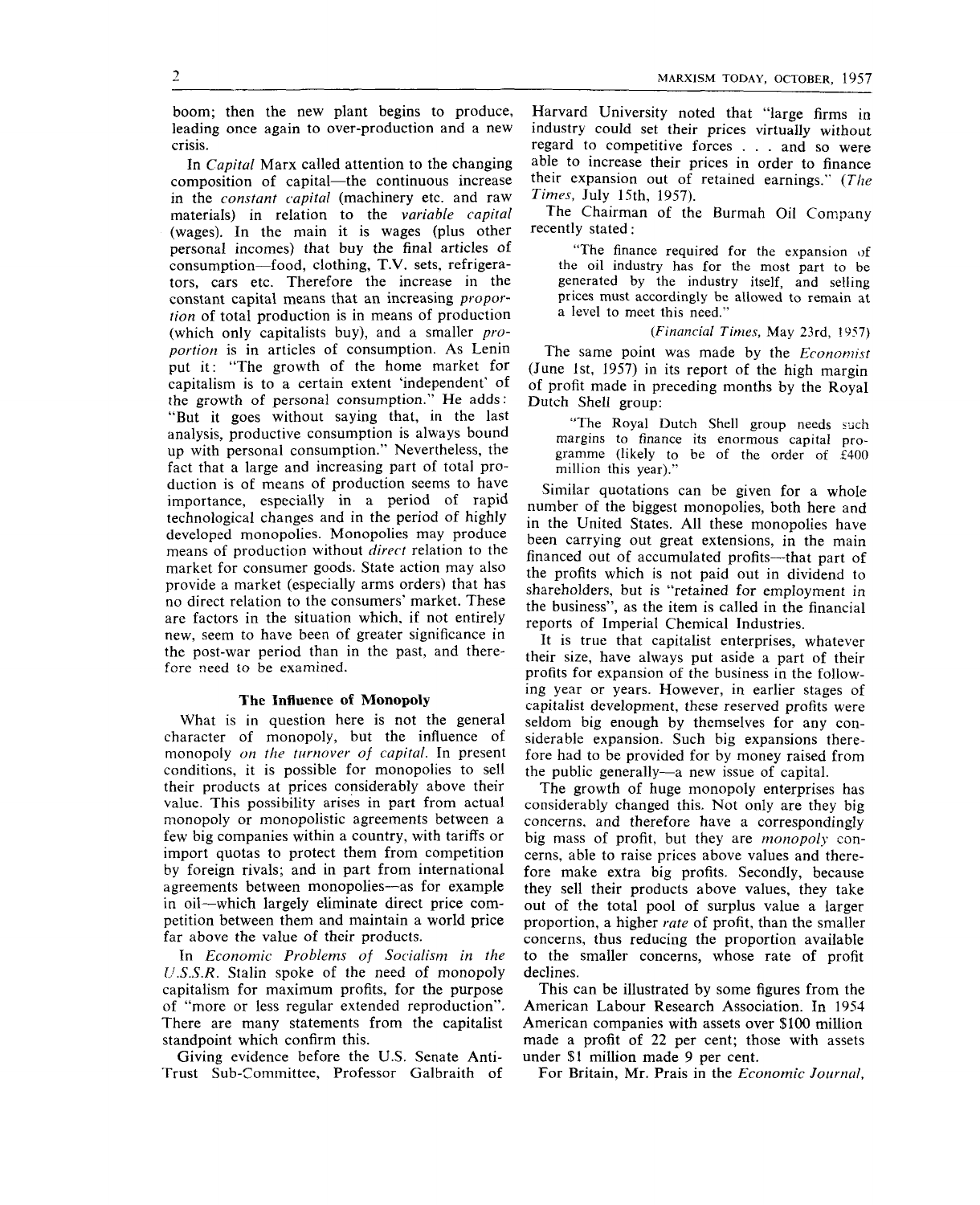June 1957, shows that from 1949 to 1953 the average annual rise in profits for the 100 largest concerns was 12 per cent, while for all industrial companies it was under 7 per cent. (This does not mean, of course, that no small companies made bigger profits.)

In other words, the smaller capitalists cannot have as much surplus as the bigger firms; the monopolists become more and more the only "savers", and therefore the principal investors in new capital and equipment.

Therefore an important new feature, when monopoly is fairly fully developed, is that *accumulation* (in the real sense) becomes also highly monopolised. New capital is born, so to speak, already in large amounts attached to an existing mass of capital, whose further expansion the new capital serves.

This is literally the "self-expansion of capital" of which Marx wrote. And the larger each monopoly capital gets, the greater the momentum generated for expansion and the greater the need to expand in order to compete with its rivals.

For competition does not cease to exist in the monopoly stage of capital. There are few cases of complete monopoly by a single firm, even within one country. The effect of monopoly is created by a group of firms through price agreements, sometimes quotas, sometimes limited areas of sale for each, and so on. Such agreements are inevitably temporary; but even within the framework of an agreement, each big firm is driving ahead not only to expand in general, but to produce more cheaply, to increase its profits and provide a bigger fund for expansion, or for the introduction of new specialised products that can expand its market in spite of its partner-competitors in monopoly. And a feature of this competitive drive among monopolies or big firms sharing monopolies is that new capital equipment is constantly being introduced not only *to increase the amount of production,* but to get *cheaper production.* It is common knowledge that nowadays, when machinery is replaced, what takes its place is very often something of a newer type, something that saves labour for the same output.

For this reason it is not only the amounts placed to reserve out of profits that serve a big concern as a fund for new capital equipment. There is also the amount set aside each year for depreciation of existing plant, before the net profit is arrived at. Chairmen of companies explain the increase in the amounts set aside for depreciation as a necessity in a period of rising prices because new plant will cost more when the old has to be replaced. This is no doubt true. But in fact, because of the competition referred to above, the replacement is more rapid than it used to be; more plant is replaced before it is physically depreciated or worn out. This so-called "moral" depreciation, as distinct from physical, expresses the fact that in the battle of giants a more efficient machine has been invented; the old one is scrapped before its time, so as to get ahead of rival firms or at least keep up with them. Or, as in the motor industry, it may be a case of constantly producing new models, requiring some different plant, in order to keep a share in the market or even outdistance rivals.

But if what would in previous times have been depreciated in five or ten years is now depreciating "morally" and flung out in two or three years, the amount set aside as depreciation each year must be greatly increased. As an illustration of this tendency, a quotation from the *Economist*  (May 21st, 1955) shows it at work in I.C.I. Noting a £5 million increase in the depreciation item in Imperial Chemical Industries accounts for 1954, the journal observes:

"The charge must naturally rise as the expensive new plant comes in. But the board have also reviewed depreciation policy, and for some items of plant *they have shortened llie assumed lives."* 

Legislation reducing tax on profits used for new plant favours this tendency. In the United States such legislation is particularly favourable. Total depreciation allowances to U.S. industry rose from \$20 billion in 1949 to \$34 billion in 1956.

It must be remembered that depreciation represents wear and tear of fixed capital that passes into the value, and therefore into the price, of the product. It appears as a part of the gross profit, and has to be deducted in order to get the net profit. Therefore if the depreciation is increased, the gross profit, and therefore the prices of the products, must also be increased. The monopoly profits, and the prices to bring in these profits, have consequently to cover, in addition to any dividend distribution to shareholders, *higher annual depreciation* as well as the *larger reserves for capital expansion* referred to earlier.

To speak of a drive for "maximum profit" is therefore in no way to exaggerate the aim of the monopolists; and the continuous rise in the already huge profits of the monopolies shows that in recent years their drive has met with no little success.

John Strachey, in *Contemporary Capitalism,*  after referring to the growth of big concerns and saying that their managers are no longer their owners, observes that the managers conduct these enterprises in a different manner from the days of managing owners. No doubt they do: but it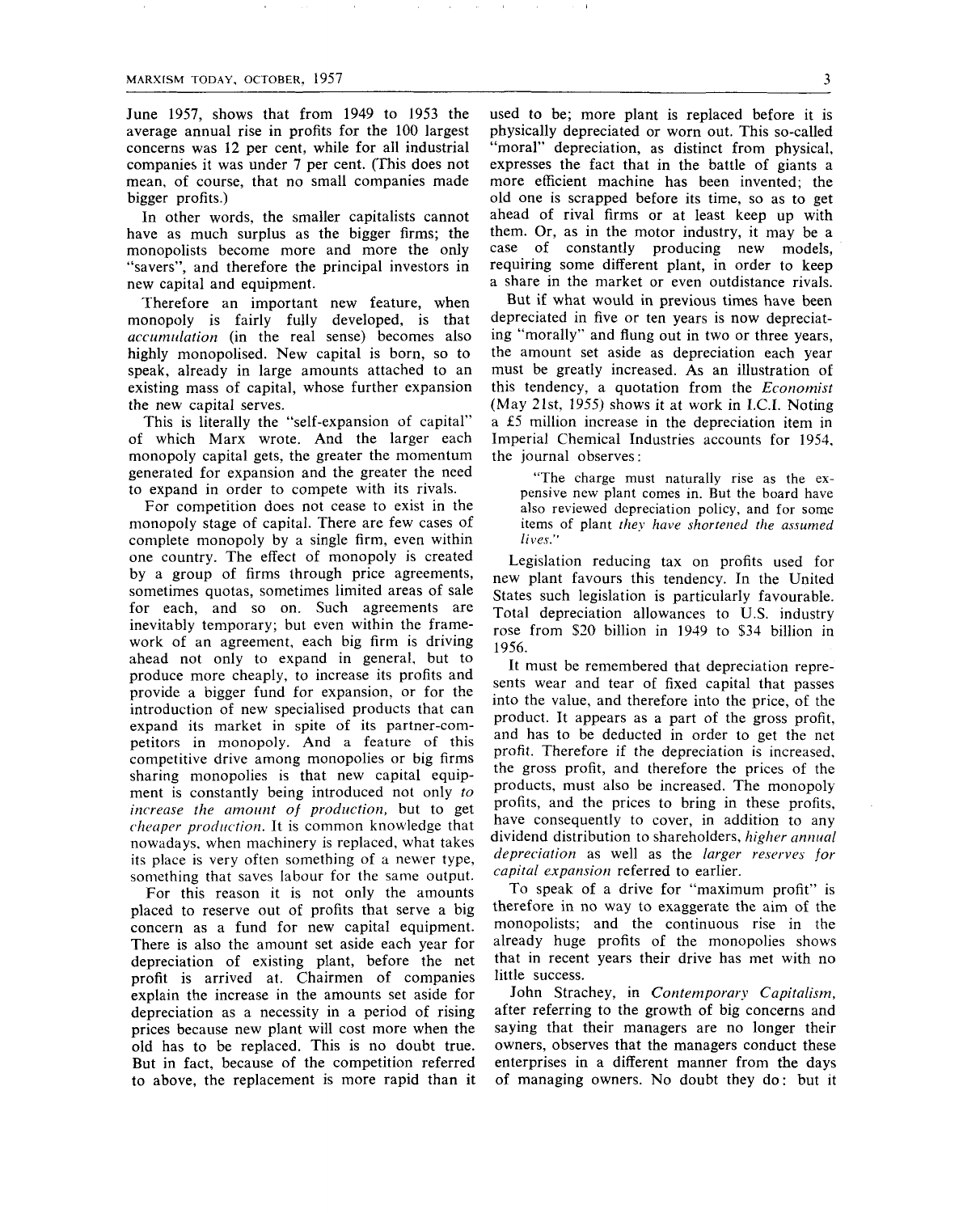is a little surprising to find that he goes on to say (p. 37):

".. . if they had attempted to conduct the giant enterprises of today in the strict tradition of the individual capitalist, seeking, with singleness of mind, *to maximise his profit,* they would have disrupted the whole social fabric in a few years."

Perhaps the skilled manager of today maximises his profit accidentally, without singleness of mind or even intention, but it is noteworthy that he *does* maximise his profit, as all statistics show, and as the chairmen of these companies declare is necessary for the reasons stated above. Perhaps, however, Marx's point that it is *capital*  and its *self-expansion* that does the trick explains how the manager reaches his happy result without mental trouble. It is the system, and the gigantic masses of capital, that determine the outcome.

So that when Strachey tries to answer the question—Why do the directors of the monopolies (oligopolies) keep on accumulating "if the process benefits them, individually and financially, but remotely, if at all"?—he is led into such subjective explanations as "prestige and power, rather than wealth".

Now there may be all sorts of individual motives mixed up with the making of big profits by a monopoly. But in the actual handling of affairs the manager of someone else's plant, no less than the capitalist who runs his own plant, is merely a representative of capital in a capitalist system, and the bigger the capital the more relentless its drive on him to maximise profits.

What then are the economic effects that monopoly—high prices and maximum profit to depreciate plant rapidly and provide big sums for expansion—has on the turnover of capital?

First, it makes the turnover of fixed capital greater and more rapid than in earlier days; the industries producing fixed capital equipment will be getting repeat orders or new orders more quickly, and on a larger scale: their production will be more continuous and will be slower to respond to a decline in the volume of demand for articles of consumption. In fact, more machinery is being used up in proportion to a given level of consumption of goods. So long as the going is good, therefore, production of machinery and plant—to the extent that industry is monopolised —is at a higher level than in pre-monopoly days. Monopolies may plan development for a long way ahead, and may carry out these plans even if there is a decline in the effective demand for their final products.

At the same time, however, this increasing

demand for means of production from the monopolies does not mean that capitalism can now run on producing greater and greater amounts of means of production without regard to the final market for products—the people's purchasing power. A witness before the U.S. Senate Anti-Trust Committee said that "American business recently had been raising prices while operating at less than capacity", and warned of the "mounting danger" of fixing prices and reducing production to what the market would take at that level of price *{The Times,* July 15th, 1957).

In fact, monopoly's need for and ability to fix high prices must become a barrier to sales. The high monopoly prices affect not only the smaller capitalists as capitalists (robbing them of a part of their share of total surplus value), but the whole nation, in so far as articles of consumption are concerned. The high monopoly prices are an important factor in the general inflation since the war. In effect, a part of total consumers' purchasing power is lopped off to pay the extra prices demanded by the monopolists. Monopoly, therefore, while to some extent stimulating the production of means of production, is a negative factor in consumers' demand; it is one of the factors leading more rapidly to over-production in relation to the purchasing power of the people.

A special form of the expansion and competition of monopolies is the setting up of subsidiaries in the countries of rival monopolies. The aim is to get behind tariff walls, so as to compete on equal terms with those countries' monopoly concerns; partly to save transport to a distant country; in some cases to take advantage of a lower level of wages. But whatever the motive, the establishment of such subsidiary enterprises in other countries adds directly to the demand for capital goods (and to the competition which makes it necessary to renew and modernise plant quickly); to that extent it helps to maintain the demand for machinery and plant. At the same time, it is adding to the existing productive capacity of the country concerned and of the world, with inevitable results such as we have seen in the motor industry.

# **The Influence of State Action**

The state in a capitalist country has always had some influence on the turnover of capital, on the one hand through taxation, which reduces the amount available to capitalists for new capital investment, and on the other, through state expenditure, which may help capitalist production and also increase the purchasing power of the people through social services.

However, it is in the days of monopoly capital-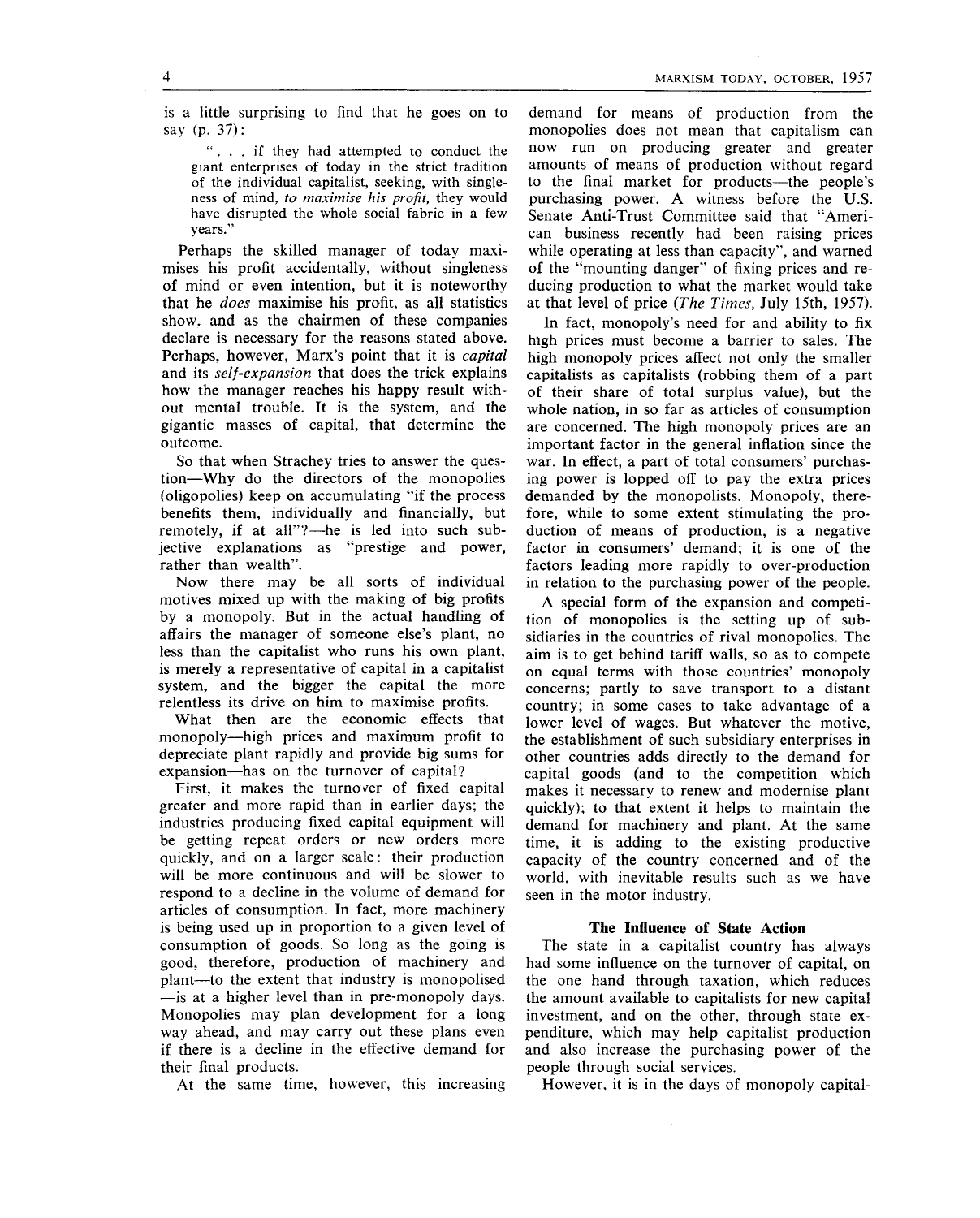ist expansion and competition, and on the other hand of the workers' struggles for better standards of living, that the influence of the state on the turnover of capital becomes of considerable importance.

The Korean war and the subsequent arms programmes operating after 1950 have had considerable effect in maintaining the total level of production and employment in the chief capitalist countries: in Britain, for several years armaments have taken about 8 per cent of total annual production; in the United States, about 10 per cent.

It is true that large numbers of workers are employed in armaments production, and in that sense armaments give employment and are a stabilising factor in the economic situation. But on the other hand, if the Government added what it now spends on armaments to its present expenditure on such social purposes as nouses, schools and hospitals, as much—probably more direct and indirect employment would be created as is now given by armaments. When therefore people speak of Governments today using "Keynesian techniques" to maintain employment, they are using a mystifying phrase for something quite simple. The armaments drive is not an economic technique, Keynesian or otherwise, to maintain employment: it is a technique of aggression, to further the interests of monopoly capital. It is not an absolute addition to employment, but a *diversion* of employment from serving the needs of the people to destructive, or in any case wasteful, ends, so far as the people are concerned.

At the same time, the policy of arms expansion, adopted for political reasons, has had an effect on the general turnover of capital, and continues to do so. As with everything else, these effects are both positive, keeping the turnover of capital going, and negative, leading to a check in the turnover of capital.

In the first place, a considerable impetus was given in the earlier stages of rearmament to the construction and engineering industries, through Government financing of the expansions of productive capacity needed to carry through the programme. Secondly, so long as the arms drive continues, it feeds new capital (from the high profits of the arms manufacturers) into industry, helping general expansion.

On the other hand, the expansion of capacity to meet the needs of the programme came to an end long ago; and the heavy taxation and high prices resulting from the policy of armaments reduce the general purchasing power of the people; the cuts in social services have the same effect.

However, the production of armaments does not itself directly add to the final products for sale to consumers; the Government provides a market, and in the abstract the capital in armaments production could go on turning over even if the purchasing power of the people declined sharply.

In the United States an important aspect of state influence on the economy has been the guarantee of prices for many farm products, which in practice has meant that immense quantities of cotton, wheat, tobacco and other farm products have been bought and stored by the state. In this way a sharp slump in prices has been avoided; the state has temporarily solved the problem of the farmers—their capital is able to turn over as if consumers' demand absorbed their whole crop. As far as the farmer is concerned, he successfully sells his products, although no one buys them to consume them.

But the matter does not end there. It is true that in some cases the products taken by the state in this way are sent abroad, either as gifts or at cut rates: and some are destroyed—for example, the *News Chronicle* (November 24th, 1950) reported that a year's supply of potatoes for 12 million people had been destroyed. Nor is the problem of over-production of farm products in relation to purchasing power—solved for the capitalist world by U.S. exports of surplus products. Siamese peasants, for example, have complained of losses through the United States dumping wheat there; the *Manchester Guardian* of June 20th, 1957, reports that Canada cannot find a market for its large farm surplus, "largely due to the aggressive and, in the Canadian view, unfair surplus disposal policies of the United States"; Syria complains of U.S. dumping of wheat in Italy and Central Europe, which used to buy Syrian wheat. So the United States' surplus disposal attempts are simply pushing the crisis effects on to other countries.

Moreover, in the United States itself there are negative results of the farm aid scheme. In return for the buying of surplus products from farmers the Government has insisted on a reduction of the area sown with the crops concerned. For various crops, the sown area has been reduced by 25 to 40 per cent. But as this often meant that the farmer grew something else, leading to a glut of another product, Eisenhower's latest scheme is the "land bank"—the Government is now paying farmers annual compensation on 12 million acres that have been deposited in the "bank", i.e. put out of cultivation altogether. This means unemployment for agricultural workers: betw m 1949 and 1956 employment in agricul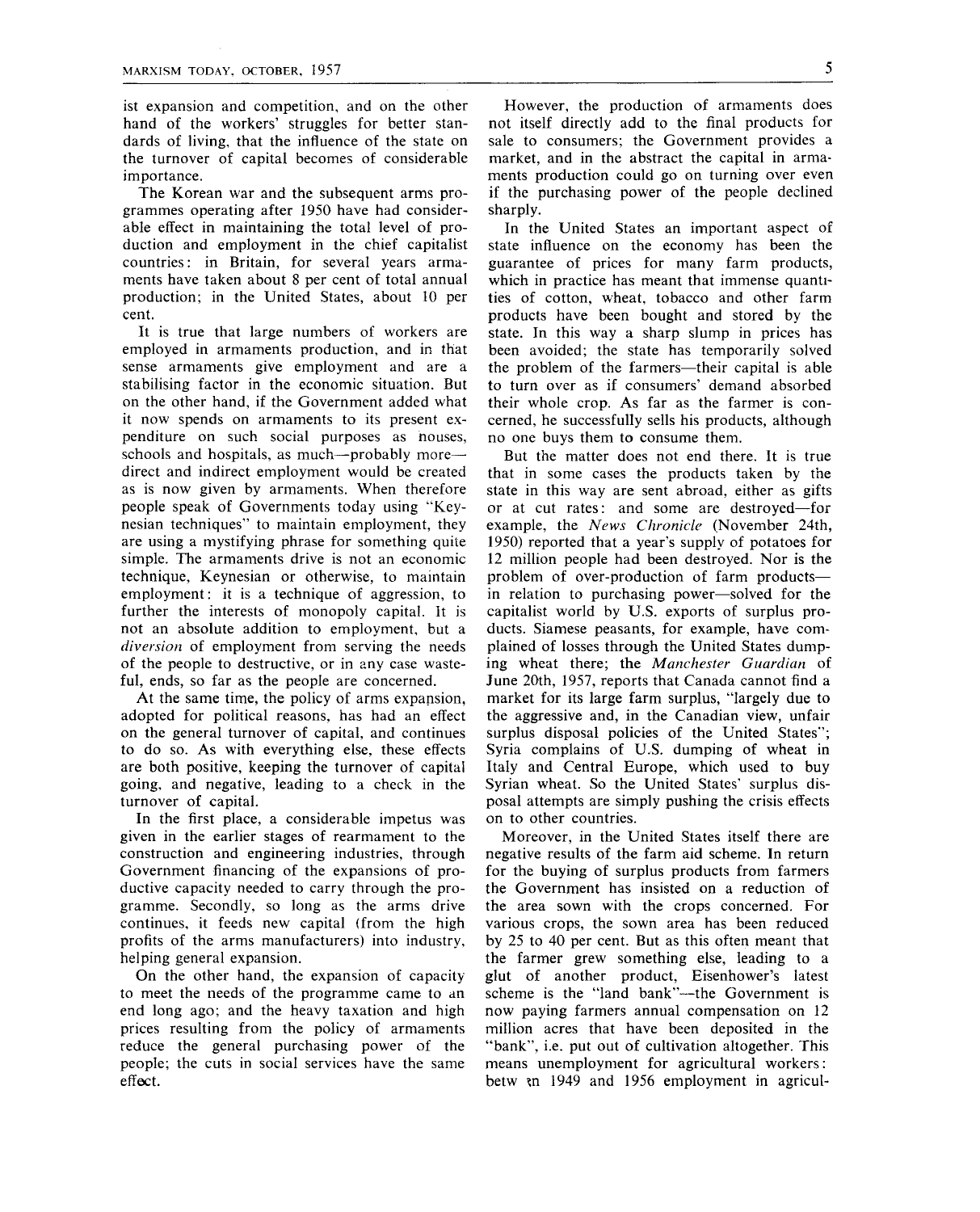ture fell by a million and a half, from 8 million to  $6\frac{1}{2}$  million. It also means a fall in demand for agricultural machinery and implements. Thus the much-boosted farm aid scheme relieves overproduction in one form only to bring about a considerable fall in employment and in total purchasing power, leading to more over-production. The taxes necessary to finance the scheme also have the same tendency.

The United States foreign aid programmes have likewise helped to provide an outlet for United States products; they have served to provide manufacturers with a market financed by the state, but again at the cost of more taxation on the people.

In Britain, apart from the arms programme already referred to, the most important state influence on the turnover of capital has been the re-equipping of the nationalised industries. Of the total new capital in Britain during recent years, a considerable proportion has been in these industries. With the plans for development in electricity and atomic energy, the change to diesel engines on the railways, and other technical improvements, the demand for buildings, plant and machinery for the nationalised industries may continue for some years.

To a certain extent the social services in Britain also represent a stabilising factor in the economy; but to the extent that workers' contributions pay for these services, they do not represent an addition to total demand but merely a transfer of demand. The same is indirectly true for the state contributions, which are financed by extra taxation; while it is generally assumed that the employers' contributions are made good by higher prices.

In general, while state intervention may help the turnover of capital by various devices, in the monopoly capitalist state every effort is made to throw the cost of these devices on to the shoulders of the people, reducing their purchasing power. The credit squeeze, high interest rates, rent increases and the general policy of encouraging high prices alongside high taxation, all tend towards lowering the purchasing power of the people and reducing the market for consumer goods.

# **What Then of the Boom-Slump Cycle?**

It is generally agreed that war breaks the cycle. This is because the normal turnover of capital, with its ultimate dependence on the purchasing power of the people, is largely replaced by state orders, which provide a vast market for products of all kinds. The concentration on a state-provided market also involves a reduction in the out-

put of consumer goods, and during the war it is impossible to replace worn-out machinery or instal new plant except in the arms industries. Shortages develop, not surpluses.

But immense profits on state contracts were made during the Second World War, especially by the bigger concerns. Moreover, since it was impossible to renew plant during the war, there were considerable reserves in depreciation funds. Accumulated profits and depreciation funds represented a mass of money capital awaiting investment.

When the war ended, therefore, these sums entered the market, and with the change to peace production there was a boom in building, machinery and equipment. Prices for these rose, and a general rise in prices followed. In Britam particularly the boom was further encouraged by the new chances for exports, owing to the temporary absence of German and Japanese competition.

If therefore the ending (or sharp reduction) of state orders in 1945 meant that the normal turnover of capital was resumed, then the following years can be taken as the stages of revival and boom in the first post-war cycle in Britain.

In the course of the revival and boom, wages lagged considerably behind the rise in prices. It was inevitable, therefore, that the gap between production and purchasing power should widen. So long as this was concealed by rising exports, all went well. But with the return of German and Japanese competition in export markets from about 1950, overproduction in consumer goods began to appear in Britain. Through 1951 and 1952 consumer goods production fell, and in 1952 there .was an actual fall in Britain's total production.

Why was the 1952 recession in Britain so shortlived? Why did it not develop into a major crisis?

But first let us look at the United States. There, too, immense war profits had been made, and although the end of war contracts brought production to a low point in 1946, orders for newplant produced a revival and boom in 1947 and 1948. Then came a sharp recession, with a fall in total production in 1949, But this recession too was short, and by 1950 (before the Korean war) the upswing had begun, and there was no major crisis. Again in 1954 there was a sharp recession in the United States, which did not lead to a crisis there or elsewhere.

Nevertheless, it seems clear that the normal working of the cycle—boom, overproduction, relative stagnation of purchasing power, leading to a cut in production—was present both here and in the United States. But the boom and the subsequent cut in production took place at different times in the two countries, owing to the particular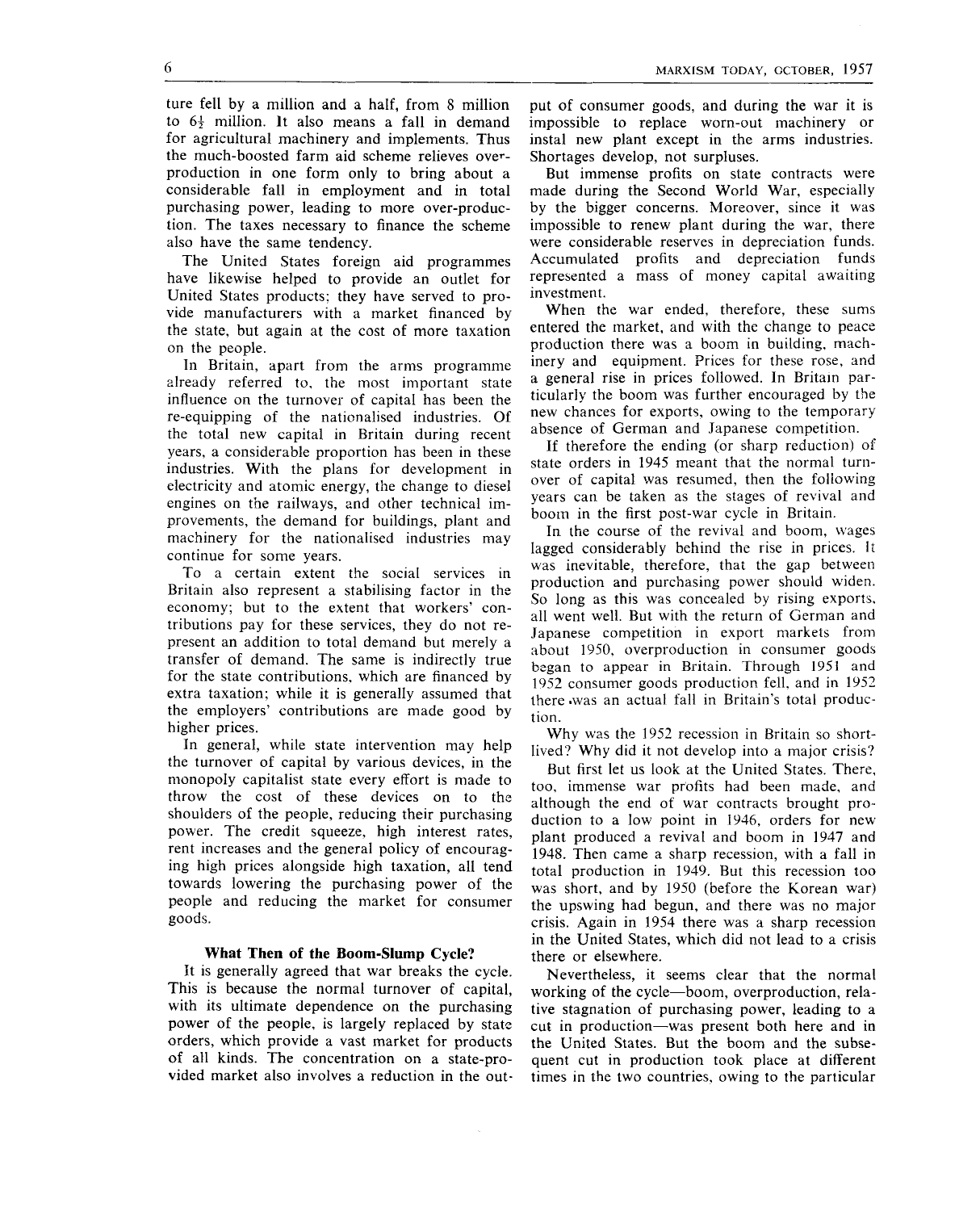conditions in each country at the end of the war.

In Western Germany and Japan, too, the timing of the boom was different; in fact, it was only after about 1950 that German industry in particular came back to large-scale production. When the 1954 recession came in the United States, British industry was busy supplying Western Germany's needs.

The development of world economic crises in the previous history of capitalism was associated with the fact that a world market existed, of such a character that prices were world prices and supplies were world supplies. Economic developments in any country could not but affect conditions in every other country. Booms and slumps were more or less simultaneous in all countries.

But since the Second World War conditions have been different. The economic development has not been simultaneous, and the "world market"' has been divided up not only by the spread of socialism but also by exchange difficulties leading to bilateral agreements, devaluation, quotas and defensive measures of all kinds by every capitalist country. The direct interdependence of the past is now far from complete.

Therefore we have depressions in one country or another without the former immediate effects on other countries; and it has been easier for one country to recover from a depression when boom conditions existed in other countries.

Moreover, the Korean war and the great armaments programmes that followed it in the major capitalist countries certainly gave an important stimulus to production and helped the recovery from depression both here and in the United States.

It seems, therefore, that the questions raised earlier have to be answered as follows:

The tendencies in capitalist production which gave rise to crises in the past have been operating in the post-war period, and there is no reason to abandon or substantially modify the Marxist theory of crises. Rising production, combined with relatively stagnant purchasing power, leads to overproduction and a check to the turnover of capital.

That no large-scale crisis has developed from these depressions is due in the first place to the results of the war, which affected different countries differently, so that the timing of their cycles has been different, while in contrast with pre-war conditions the economies of the capitalist countries have been to a certain degree independent of each other.

At the same time, the Korean war and the rearmament drive—a state demand for products outside of the normal turnover of capital—have been factors that stimulated total production.

Two further factors have been of significance in maintaining total production—monopoly competition and investment, in a period of rapid technical change; and state intervention in addition to arms (as a market in the United States; as an investor of capital here).

All these factors have combined to maintain a high level of production and an absence of serious economic crises in the period since the war.

But now the last question arises: Is this going to continue? What are the prospects for the future?

It has already been suggested that some of the factors that have helped to maintain production also have their negative effects: the monopolists' drive requires high prices which restrict the market; armaments and other state interventions mean more taxes which restrict the market. But it is not as simple as that. The successful fight for higher wages can go a long way to maintain the purchasing power of the people, perhaps even to increase it. The refusal to accept any form of wage freeze has certainly been of importance in Britain. In any case, there is no fixed point at which production increasing faster than purchasing power automatically results in a crisis.

The immediate starting point of a crisis is different from its ultimate cause. At some part of the whole strained economy breaking-point is reached, and the crisis develops.

For the present, it is only possible to point to the developing strain on the economy.

The essence of the situation is that production has been maintained on the basis of armaments and the big monopolies modernising their plant and increasing productive capacity, but that the purchasing power of the people for consumer goods has not increased to anything like the same degree. The gap between production capacity and purchasing power is widening.

So far as the United States is concerned, this process has gone much further than it has in Britain.

It shows itself, up to the present, not in a sharp fall in production, but in the inability of United States capital to use its productive capacity.

In the first place, labour power. Even in years of increasing production, there has been considerable unemployment in the United States, officially recorded as between 2 million and 3 million. There have been some 3 million in the forces also out of production.

American official propaganda has made great play with the fact that, while there are millions unemployed and on short time, the number of workers employed has been increasing each year. If, however, the detailed statistics are examined, it becomes evident that the greater part of the